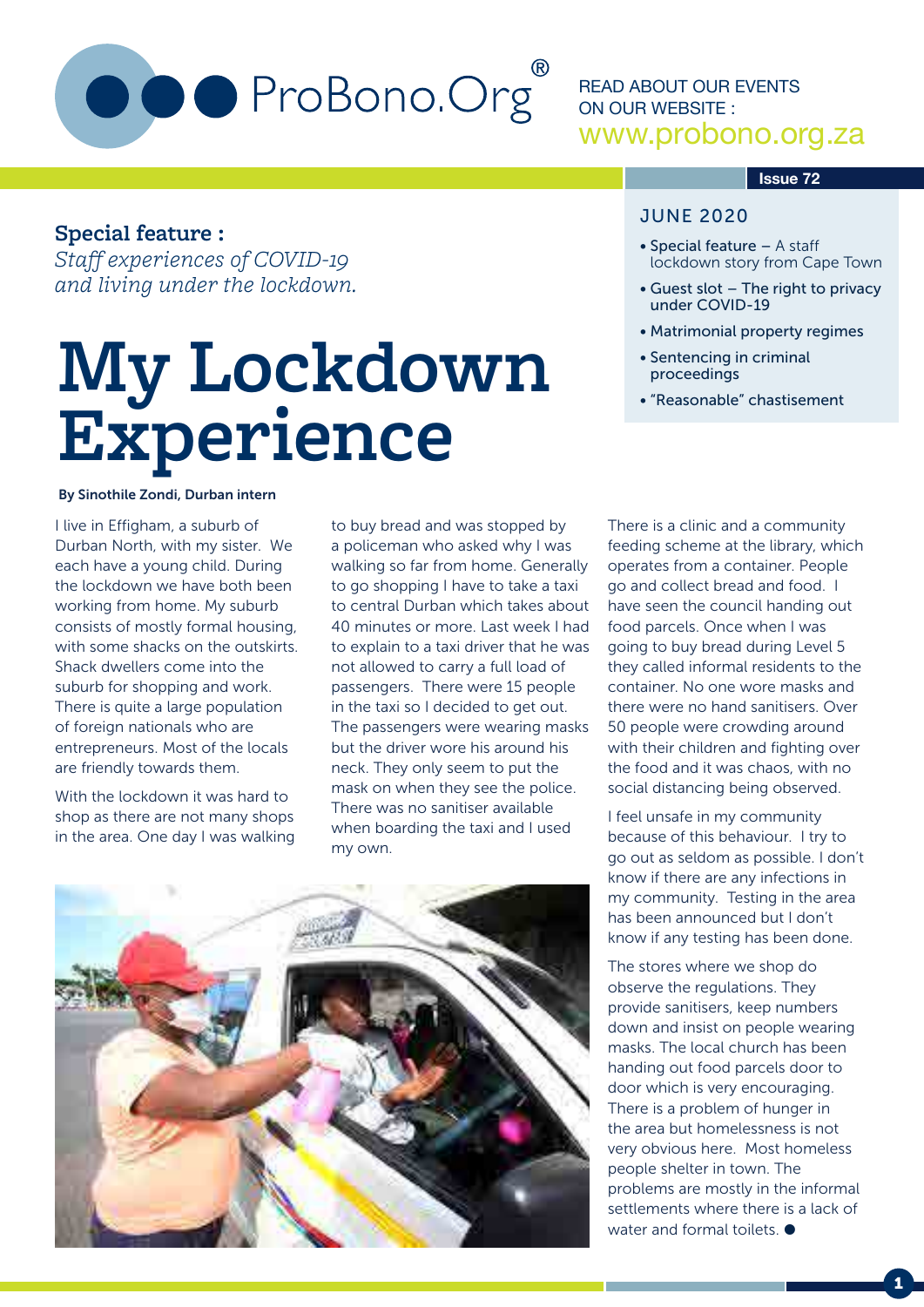#### Guest Slot



Lebogang George

*This month's guest is Lebogang George, a legal consultant specialising in Information, Communications and Technology (ICT) Law, IT Governance as well as Data Protection and Privacy Law. Her passion for Human Rights stems from her first job as a Legal Intern at ProBono. Org from 2011 to 2012.*

### **Demystifying** "Draconian, Irrational and Infringement of Privacy" **Laws**

Pandemics have a way of elevating economic inequalities and revealing the injustices occurring in marginalised communities. There is no doubt that what COVID-19 has revealed, amongst other things, is how it is disproportionately impacting disadvantaged communities. While laws and regulations are put in place to mitigate the damage that the pandemic will cause and to protect and save as many lives as possible, there are some laws and regulations that seem arbitrary, counterintuitive and even draconian. For the most part, these laws seem irrational and infringing on certain rights simply because they are not explained thoroughly, and information is not easily accessible and elucidated to those that it impacts the most. What this article hopes to achieve is to demystify the so-called "draconian, irrational and infringement of privacy" laws brought about as a reaction to the COVID-19 pandemic.

As the spread of COVID-19 became more rampant it was apparent that the Government had to act decisively in curbing the spread of the virus, especially in the more vulnerable and marginalised communities. Managing the spread of the virus and flattening the curve meant the introduction of contact tracing, another uncharted legal territory that had to be resorted to. In the amended Disaster Management Regulations gazetted in April 2020, contact tracing would be used to trace people who are known or reasonably



suspected to have come into contact with anyone known or reasonably suspected to have contracted COVID-19. The Disaster Management Regulations would allow the Government to set up a COVID-19 tracing database which would assist the Department of Health to track persons who are reasonably suspected to have come into contact with Covid-19 infected persons. This meant that information such as identity numbers, passport numbers, full names, phone numbers, physical residential addresses, COVID-19 test results and full details of persons they had come into contact with would be needed and therefore collected. This also meant that Government would need to galvanise mobile networks to assist them as the use of cell phone data would be imperative in contact tracing. The sharing of location data would allow the location of data subjects to be traced, and electronic communication service providers would process collected data for the government to use for the purpose of tracking subjects to combat the spread of COVID-19.

It is important to note and reiterate that there are laws and regulations that have come into effect specifically to control and contain the spread of COVID-19. Where, on the face of it, it appears as if these laws exist to limit certain rights, such as the right to privacy and protection of personal information, what is key to also note and reiterate is that the apparent limitation is justified and these laws and regulations are by no means in contravention of any rights. In terms of section 36 (1) of the Constitution of the Republic of South Africa, No. 108 of 1996 the general requirement for the limitation of any right is that it may be limited only in terms of the law of general application *"to the extent that the limitation is reasonable and justifiable in an open and democratic society based on human dignity, equality and freedom"*.

While prima facie it may seem as though contact tracing is in contravention of the Protection of Personal Information Act, No. 4 of 2013 known as POPIA, the Information Regulator, who is the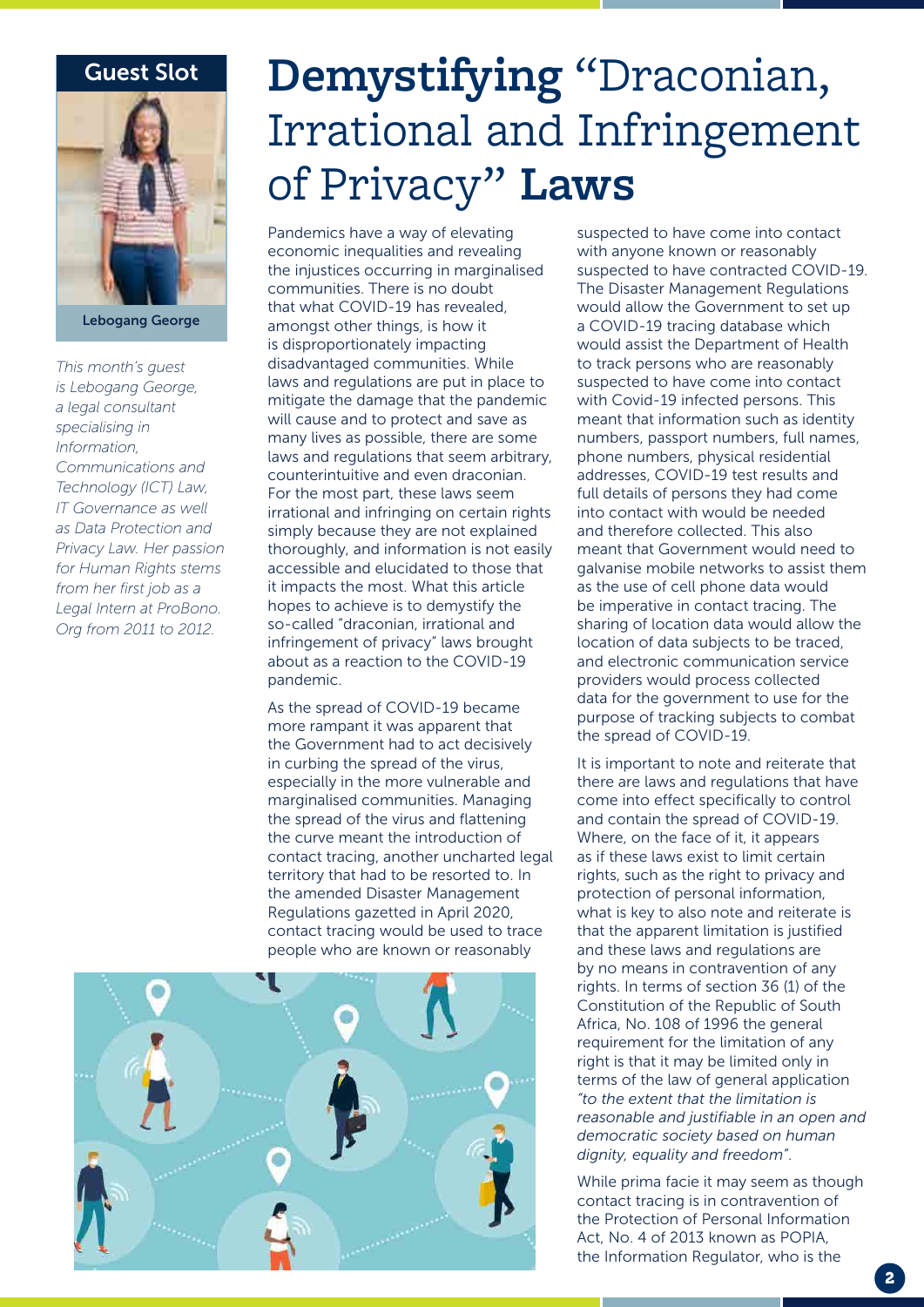authority appointed to enforce and ensure compliance with POPIA once the Act becomes fully effective, issued a Guidance Note on 3 April 2020 to assure the public that contact tracing and the Disaster Management Regulations were not in conflict with POPIA and that public and private bodies, in the attempt to contain and reduce the spread of COVID-19, should be proactive in their compliance with POPIA when processing personal information of data subjects who have tested or are infected with COVID-19 or have been in contact with such data subjects.

Below are some salient questions and points with regards to contact tracing and POPIA.

#### 1) Your rights in terms of POPIA

The right of privacy is enshrined in the Constitution which expressly states that everyone has the right to privacy. POPIA is aimed at facilitating the protection of privacy. The lawful processing and collecting as well as sharing of personal information is regulated by POPIA and persons collecting, processing and sharing any personal information will need to seek consent first from the data subject i.e. the person to whom the personal information relates.

Sections 9 – 11 of POPIA go further to protect the data subject's rights by providing conditions for processing personal information, which are that it must be lawful, minimal - in that it must only be collected for the purpose it is supposed to serve - and the collection and processing of such personal information is justified and meets the objectives for which it was collected in the first place.

#### 2) Have your rights changed due to COVID-19 and the Disaster Management Act Regulations?

This is important. The answer is, No. The Disaster Management Act regulations have not impacted on the privacy of the South African people, their rights have not been infringed or taken away. Where processing and collection of personal information is imposed by law and/or protects the legitimate interest of the data subject or where the processing and collection of



personal information is necessary for performance of a public law duty by a public body, or processing is necessary for pursuing legitimate interests, the collection and processing is lawful and justified. The objective of contact tracing is to prevent a serious and imminent threat to public safety and/or a public health, health of data subject or other individuals that the data subject has come into contact with. Contact tracing therefore passes the lawful, minimality, justification and legitimate test provided for in POPIA.

Consent is therefore not necessary where the collection of data and personal information is to detect, contain and prevent the spread of COVID-19, where the collection of personal information is done to exercise public duty to pursue a legitimate purpose – that of curbing the spread of COVID-19 and saving lives. Having said that, under the Guidance Note issued by the Information Regulator in April, consent in the context of COVID-19 cannot be withheld by a data subject.

#### 3) The impact of contact tracing on your rights in terms of POPIA.

Covid-19 has not impacted on the rights of any individual in terms of POPIA. It has only limited them in a reasonable and justifiable manner. When personal information is collected from a data subject it must still meet the requirements of POPIA, in that it must be lawful, justifiable, reasonable, there is a legitimate interest, minimality, and the purpose has to be clearly specified. The collection of personal information is for purposes of contact tracing which tracing seeks to detect, contain and prevent the spread of COVID-19 as well as prevent deaths and save lives.

 Personal information and data collection for purposes of contact tracing must not be retained longer than authorised to achieve the purpose of detecting, containing and preventing the spread of COVID-19 unless the information required is for historical, statistical or research purposes and adequate safeguards are in place. Further, destruction and deletion must be done in a manner that prevents reconstruction.

#### 4) What are your personal information and data privacy rights post-level 4?

As the country cautiously enters into level 3 and more industries, churches and places of work reopen as well as schools, contact tracing will become more important and necessary. A reopening of most businesses means more interactions and increased movement, which is how the virus spreads. Contact tracing will be used to detect and record these movements. Employers will be allowed to request specific information on the health status of an employee in the context of COVID-19 as the movement of an employee under level 3 will no longer be limited to grocery stores for essentials but will be increased to churches and other places. In terms of the Guidance Note an employee can be forced to undergo testing, the data subject cannot refuse to give consent and a person who has tested positive has a duty to disclose his/her status for the safety of others and for the purpose of enabling the government to take appropriate measures to address, combat and prevent the spread COVID-19.

 We are living in unprecedented times and every day we are entering into uncharted waters. There will be laws that are confusing, that look like they are designed to infringe on our rights to freedom and to privacy. It falls upon us as legal practitioners to demystify these laws and where in fact they infringe upon human rights or have the potential to infringe on human rights and/or on the rights to privacy, we must challenge them in a responsible manner, bearing in mind the balancing act between constitutional rights and saving and preserving life.<sup>•</sup>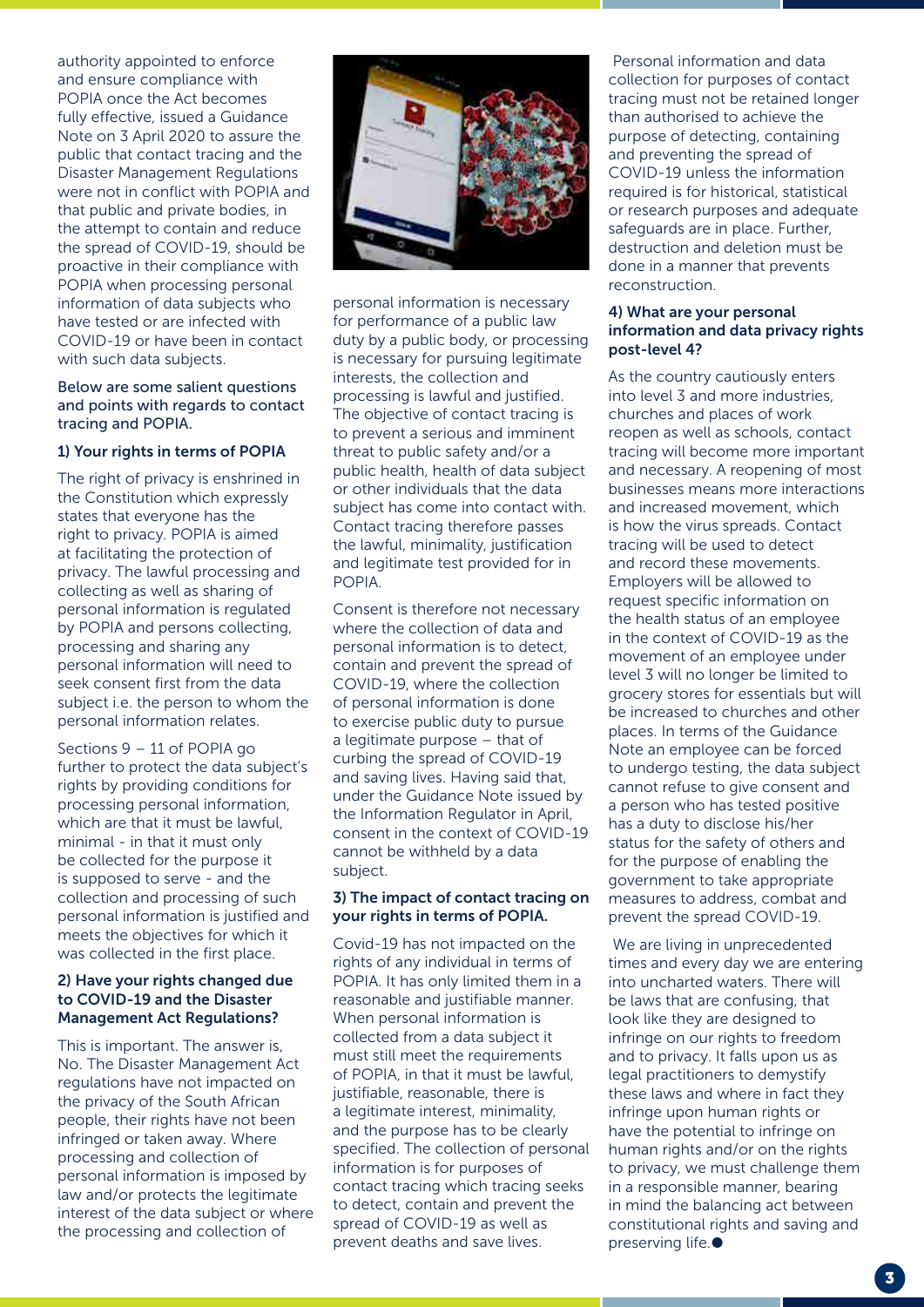## **Matrimonial Property Regimes and their Consequences**

#### By Naeelah Williams, Staff Attorney, Cape Town

It is safe to say that all couples who are in the process of tying the knot hope from the outset that their journey to marriage will be as stress free and pleasurable as possible. Most couples however, still want personalised and detailed planning and co-ordination for their big day and the costs of the wedding can be exorbitant.

While this is a beautiful time in the couple's life, and a time for celebration, many couples disregard the importance of the matrimonial property regime that will govern their marriage.

An unfortunate reality is that many marriages in South Africa end in divorce. It is only at this stage that some couples question and attempt to dispute the matrimonial property regime governing their marriage, which becomes rather difficult.

There are three types of matrimonial property regimes in South Africa; namely, marriage in community of property; marriage out of community of property with the accrual; and marriage out of community of property without the accrual. These regimes are governed in terms of the Matrimonial Property Act 88 of 1984.

The most popular regime is marriage in community of property. The reason for this is due to the fact that it is the default regime and requires no antenuptial contract. The belief that couples will live happily ever after, in addition to the high costs associated with wedding ceremonies, often result in couples not wanting to incur the additional upfront costs of lawyers' fees in drawing up an antenuptial contract. This however, can result in unwanted ramifications in the long run. Being married in community of



property results in, and is not limited to, one being jointly responsible for any debt incurred by one's spouse, which includes debt that was incurred before marriage. As a result, many regard the consequences of this regime rather steep.

Couples are however allowed to amend their matrimonial property regime to one of out of community of property. Section 21 (1) of the Matrimonial Property Act provides that a married couple may jointly apply to court to amend their current matrimonial property regime.

It is prudent to note at this point that there are quite a number of requirements that have to be met in order to amend a marital regime. This includes, amongst other things, sound reasons for the proposed change, notice of the intention to amend to be given to the Registrar of Deeds, which must be published in the Government Gazette and two local newspapers, a draft notarial contract to be submitted and proposed to register and to be annexed to the application, as well as confirmation that no other person will be prejudiced by the proposed change.

When a couple decides to separate and divorce, there are various issues to consider, especially when there are minor children involved. It is crucial for the couple to try and limit any adverse consequences the children may suffer as a result of the divorce. Further consideration will have to be given to maintenance of the children and spouses as well as the division of assets. It is always best to try to resolve any disputes that may arise during this hard time amicably. Reaching an amicable agreement or settlement results in the divorce being finalised speedily and without undue delay, thus saving on legal costs while limiting adverse effects on the children.

It is important to reiterate that it is of paramount importance that both parties to the marriage understand the implications and consequences of the type of matrimonial property regime they are entering into. Unfortunately, couples focus so much on the big day that they disregard the implications of neglecting to make a well-informed decision regarding the regime that will inevitably govern their marriage.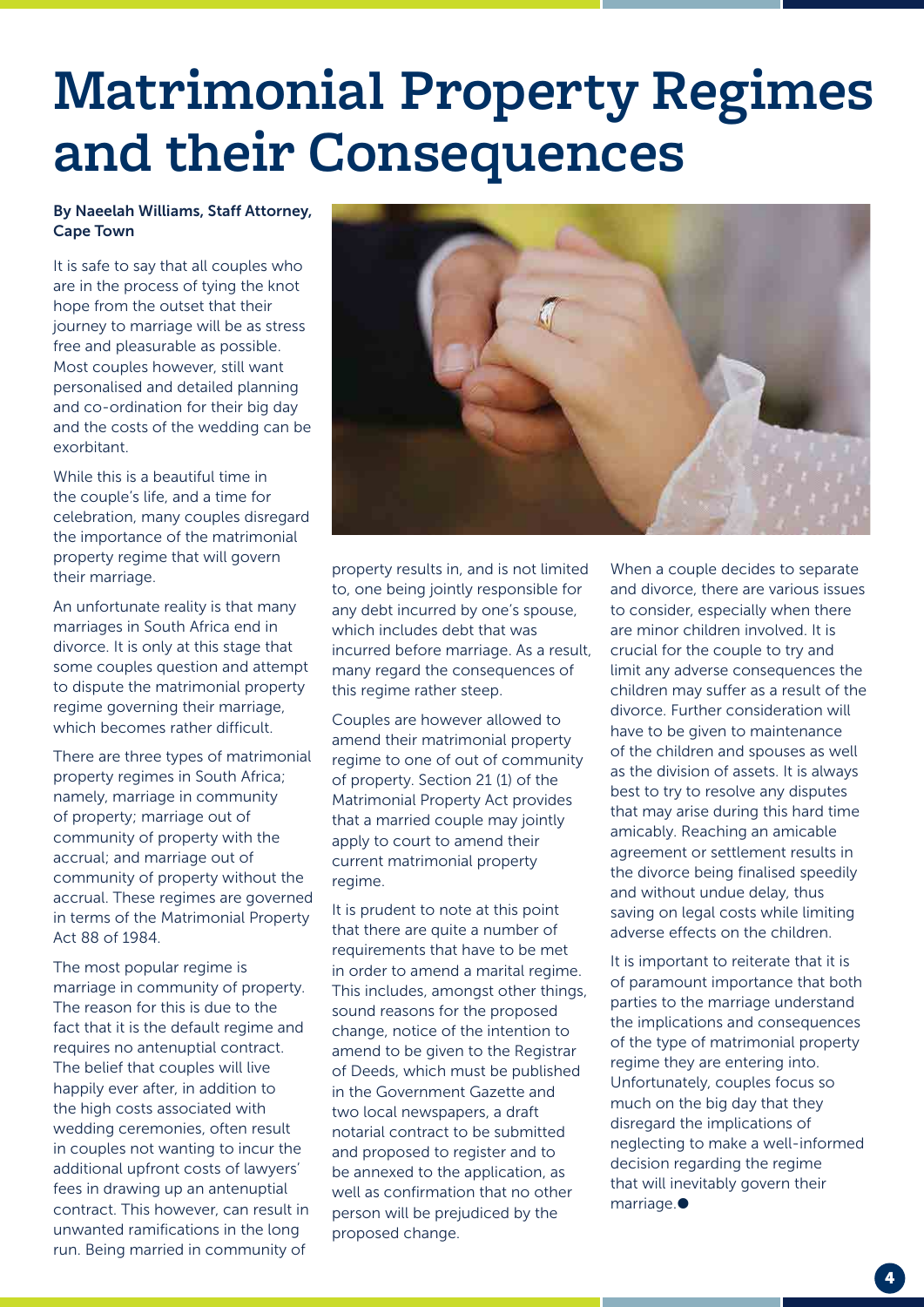## **Debunking the concept of sentencing in criminal proceedings** By Shadreck Masike, Legal Intern, Cape Town

There is an underlying principle in criminal justice system jurisprudence in South Africa which entails that justice must not only be done, but also be seen to be done. This ought to be understood in the sense that justice must be seen to be done right from the arrest of an accused person up to the time of acquittal or, where the accused is found quilty. the sentencing of the convicted individual.

The sentencing stage of a convicted person normally attracts mixed reactions from members of society, and even the legal fraternity, on whether the sentence given is appropriate or not, or whether it justly compensates for the wrong that the offender has committed. This is especially true in serious crimes in which the community is effectively involved, such as murder, rape and armed robberies. The public often questions why offenders get different sentences for the same crimes, for example, one person may get 40 years behind bars for rape, while another gets 15 years for the same crime. In the innocent eyes of the ordinary man, justice would not have been done nor be seen to be done to both the victims and society at large. Is such difference in the treatment of offenders convicted of the same crime permitted? Well, yes, and for the following reasons:

Firstly, a judicial officer (a judge or a magistrate) has wide discretion when it comes to sentencing a convicted person, the only limitation being that such discretion must be exercised reasonably, rationally, judiciously and within the confines of the law. Once a judicial officer has such a wide discretion, then it is only natural that for one crime, Judge X will hand down a different sentence to Judge Y. However, the gap between the sentence must not be too wide since the presiding officers are bound by



common law sentencing principles that must always be referred to before the sentence is passed. These principles can be summarised as "the sentence must be one that fits the criminal as well as the crime, is fair to society, and is blended with a measure of mercy according to the circumstances." According to this quotation, there are four things that should be looked at before a sentence is handed down, that is, (i) the crime (ii) the criminal (iii) the interests of the society and (iv) the circumstances. When these are looked at individually, the last principle would be to blend the result with a measure of mercy before handing down the sentence. As can be seen here, although the crime might be the same, the criminal will not be the same, the interests of the society might also be the same, but the circumstances of the crime will be different. What Judge X might consider to be merciful, is not what Judge Y considers to be so. The net effect is such that the sentence will be different.

Moreover, there are also legislative interventions when it comes to sentencing. More often than not, the statute which establishes a crime will specify that the offender

shall be liable to pay a fine not exceeding a particular amount, or to imprisonment not exceeding a particular period. This means that a presiding officer will be left to exercise his/her discretion within the confines set out by legislation as above. In addition, there are also crimes that are considered so serious that the legislature provides mandatory minimum sentences in respect thereof. Presiding officers will also exercise their discretion to the extent that they do not impose lesser sentences than those stipulated. Be that as it may, it does not guarantee the same sentences for the same crimes for reasons already provided here.

In conclusion, people who commit the same crimes will generally receive different sentences owing to the fact that the court looks beyond the crime itself or the interests of society, but also looks at the offender and the circumstances surrounding the commission of the crime. With the latter, the court looks at whether there were aggravating circumstances (facts that favour a heavy sentence) or mitigating circumstances (facts that favour a lesser sentence), albeit in the context of a similar crime.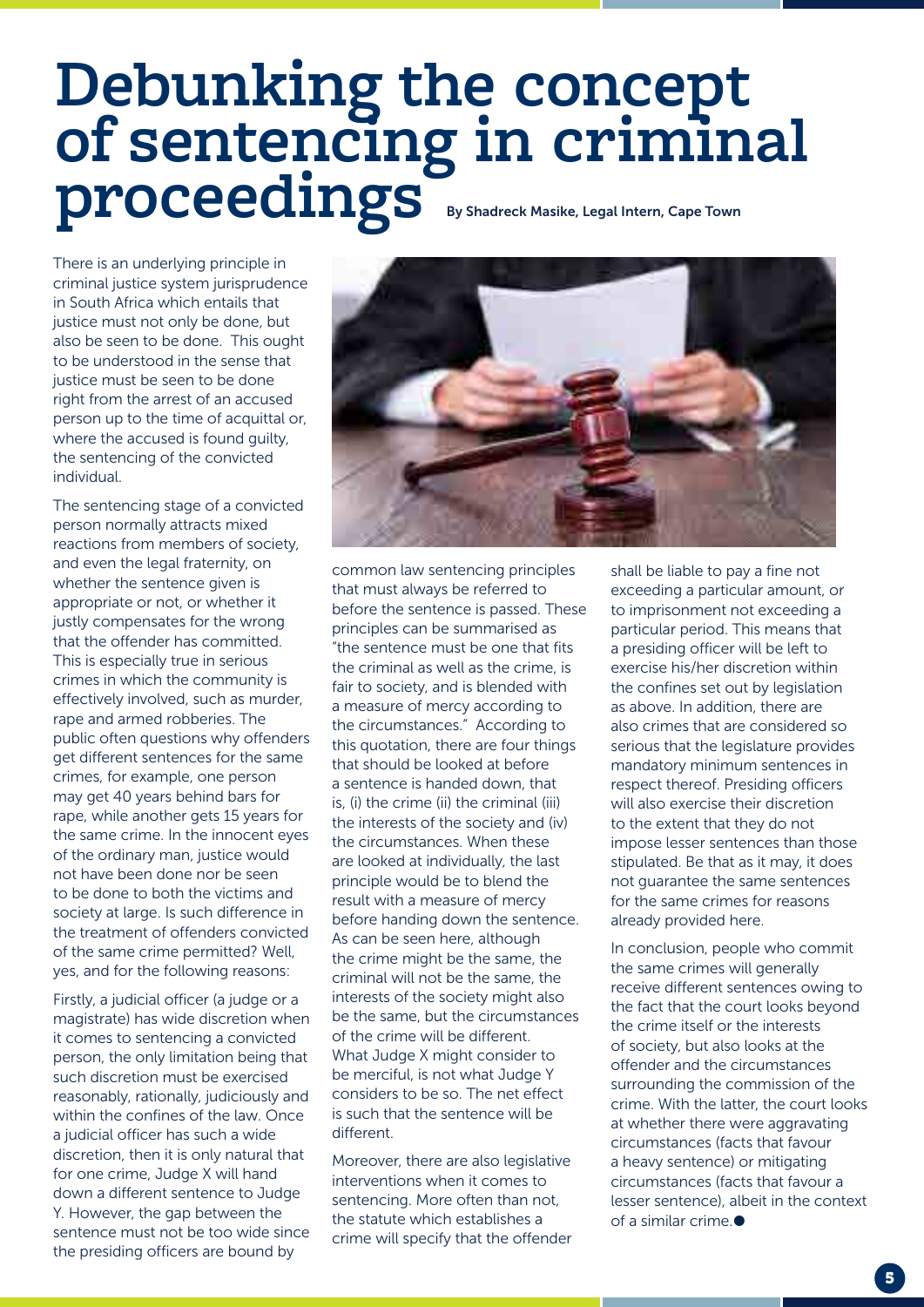

# Reasonable **chastisement...**<br>**Isy Steven Miller (Volunteer Durban office, extern and final year law**

Last September, the Constitutional Court held that the common law defence of reasonable chastisement was inconsistent with the values of the Constitution. Without this defense, corporal punishment is indistinguishable from the legal definition of assault. This judgment thus effectively banned the practice of corporal punishment throughout South Africa, even in the home. While such a position is hardly radical given the growing consensus of international law, pediatric medicine, and the Court's own precedents, it once again places the Court squarely at odds with popular opinion in South Africa and raises serious questions about how such a judgement can be enforced.

A relevant case is where defendant YG invoked the defence of reasonable chastisement while appealing his conviction of assault to the High Court in Johannesburg. YG was convicted of assault in the Magistrate's court after he struck his son, ostensibly as punishment for watching pornography. At common law, a parent may "for the purpose of correcting what is evil in the child, inflict moderate and reasonable corporal punishment, always however with the

student, University of Michigan Law school. Steven came to SA for three months as part of one of his final year modules. Regrettably, he had to leave because of the COVID-19 pandemic and was unable to complete his stay with us.)

condition that it is moderate and reasonable." YG contended that since he was Muslim, and pornography was forbidden by his religion, he was within his rights to strike the boy to promote his moral development. The High Court found that YG's actions had far exceeded what was reasonable under the circumstances, so the defence was unavailable to him. However, the court then took the additional step of saying that even if the actions had been a proportional response to the child's misdeeds, YG would still be guilty of assault because the defence of reasonable chastisement was inconsistent with the Constitution.

On appeal, the Constitutional Court upheld the decision. Unlike the broad approach taken by the High Court however, the Constitutional Court focused its reasoning on s 12(1)(c) of the Constitution guaranteeing that everyone has a right to be "free from all forms of violence from both public and private sources," and the right to dignity under s 10. For its section 12 analysis, the court first acknowledged that since reasonable chastisement is an affirmative defence against a crime, a parent would only need to invoke it when